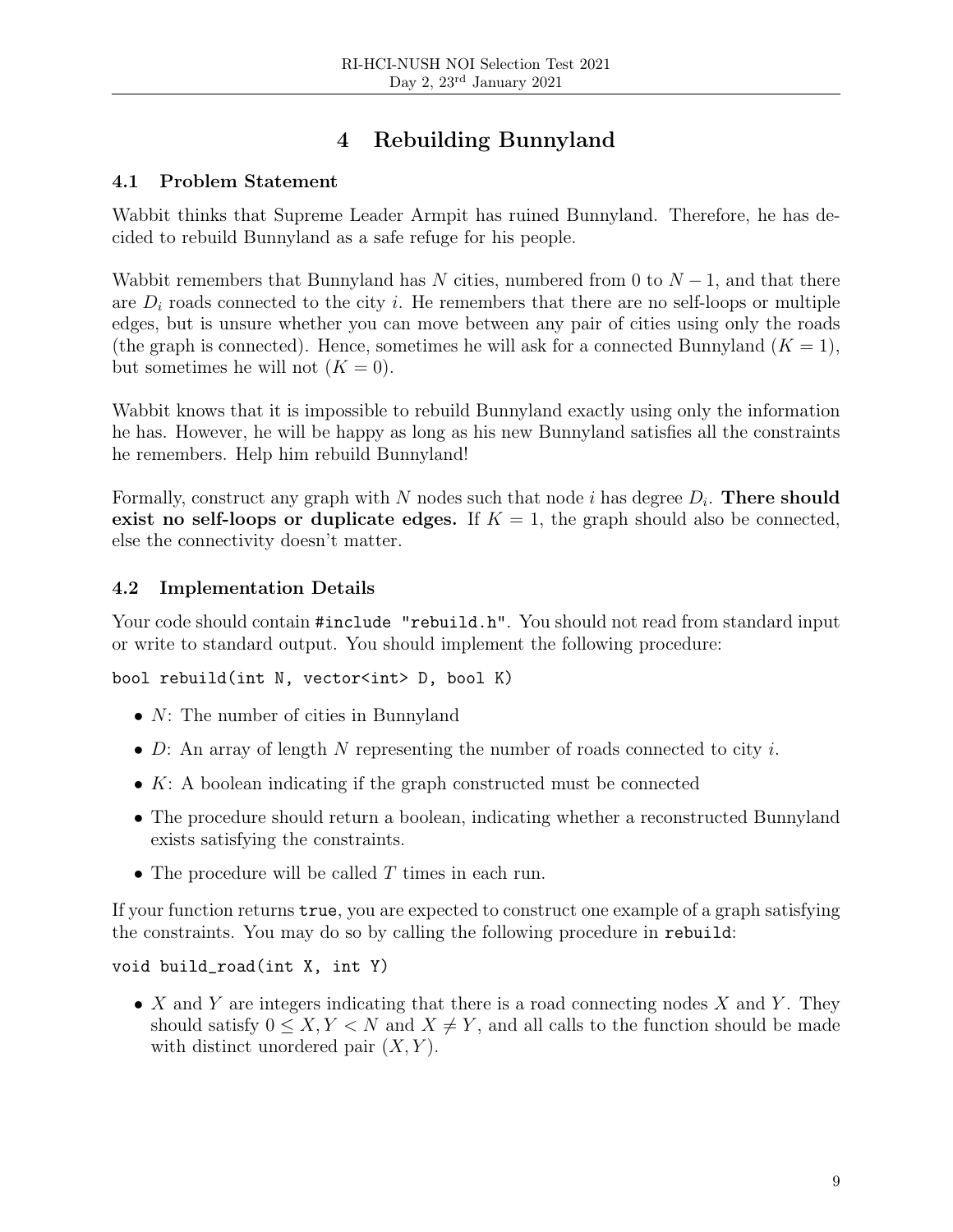#### 4.3 Subtasks

For all calls to rebuild, it is guaranteed that:

- $\bullet$  1  $\leq$  N
- $\bullet$  0  $\leq D_i \leq N$
- Sum of  $D_i$  (let's call it M) is even

For all runs of your program, it is guaranteed that:

- $\bullet$  Sum of  $N$  is at most 100000 across all calls to rebuild
- $\bullet$  Sum of  $M$  is at most 100000 across all calls to rebuild

| Subtask | Score |                                |       | Additional constraints                     |
|---------|-------|--------------------------------|-------|--------------------------------------------|
|         |       | Sample Testcases               |       |                                            |
|         | 13    | N < 4                          |       |                                            |
|         | 26    |                                |       | There is a construction $K_N \backslash T$ |
|         |       | sum of $N^2$ is at most 200000 |       |                                            |
|         | 26    |                                | $K=0$ |                                            |
|         | 26    |                                |       |                                            |

If you do not understand constraint for subtask 2, please read the footnote<sup>1</sup>.

## 4.4 Sample Grader

A sample grader is provided as attachment. It takes in input in the following format:

- line 1:  $T$
- $\bullet$  line 2*i*: *N* K
- line  $2i + 1: D_1, D_2, \cdots, D_N$

The sample grader will not evaluate the correctness of your output. It will print out "Yes" for each test case that you provide a construction and "No" otherwise. If you provide a construction with M calls to build\_road, it will then print M lines containing the edges you have added into the graph.

<sup>&</sup>lt;sup>1</sup>The construction contains all edges in the complete graph with N nodes, except a set of  $N-1$  edges which forms a tree with  $N$  nodes. Note that it is not guaranteed that such a graph is connected.